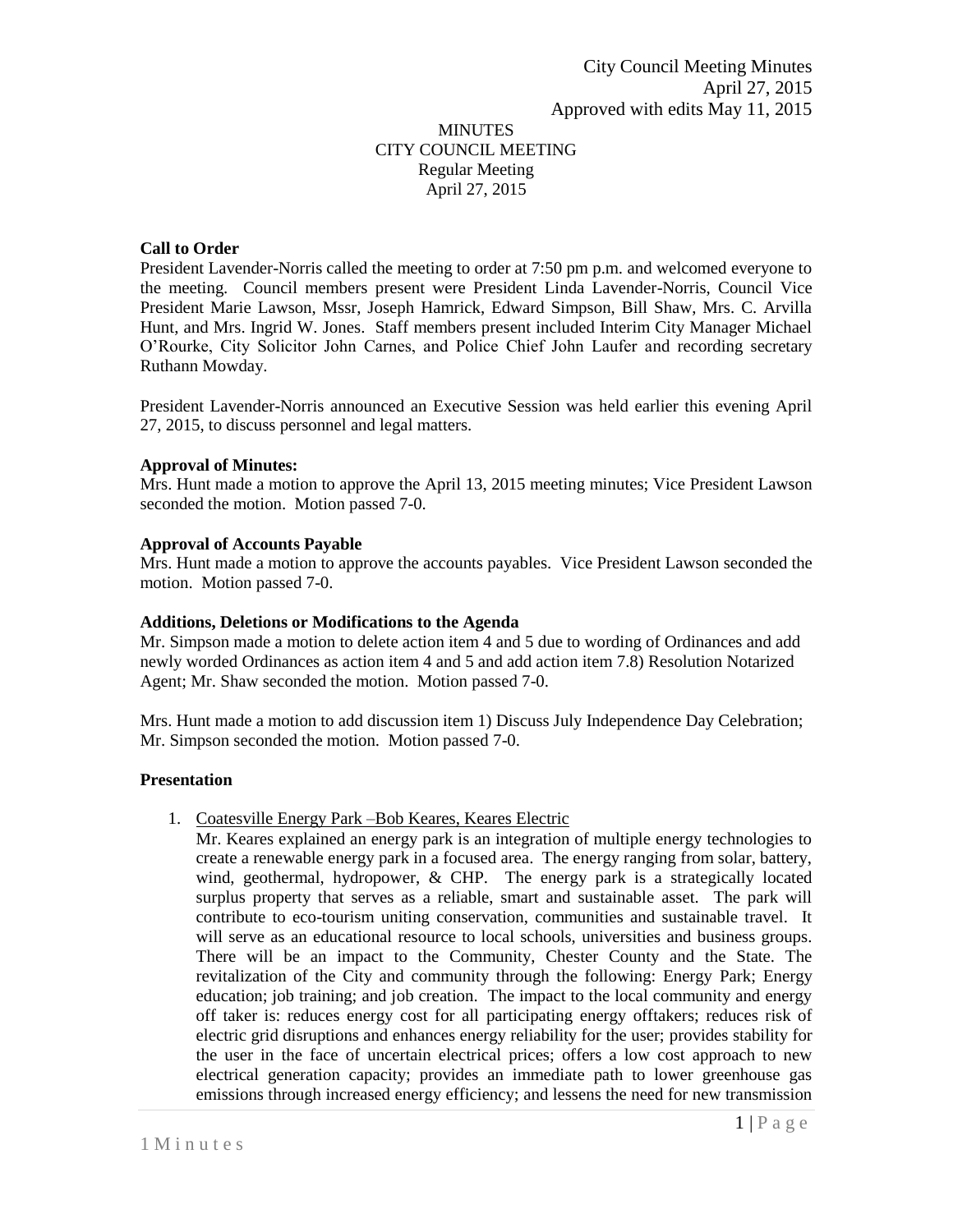City Council Meeting Minutes April 27, 2015 Approved with edits May 11, 2015

and distribution infrastructure and enhances power grid security. The proposed park would be 20+ megawatt.

2. PA Act 77, GESA by Michael Bayesa

Mr. Bayesa provided a simple explanation for performance contracting. It is improvements and repairs that generate energy, operational, and maintenance savings in your municipality can require major investments. Performance contracting is a no risk way to fund these improvements using future savings instead of capital reserves. The projects do not require up front capital expenditures from the Municipality and contain contractually guaranteed savings. The Municipality enters into an agreement with a private energy company (ESCO). The ESCO will identify and evaluate energy savings opportunities, through an audit and then recommend a package of improvements to be paid for through savings. The ESCO will guarantee that savings meet or exceed annual payments to cover all project costs over the specified term. If the savings don't materialize the ESCO pays the difference, not you. Performance Contracting is governed by PA Act 77 and PA Act 39. PA Acts 77 and 39 enable government entities to enter into a PC agreement for up to 20 Years. The project cost, scope and savings are guaranteed. Savings must meet or exceed the cost of the project over the project team.

- 3. Western Chester County Council of Governments (WCCCOG) Mr. Young was not in attendance at this time.
- 4. Lincoln University Coatesville Campus Seite Stephens Mr. Stephens announced Lincoln University offers a variety of degree programs designed to help you succeed with your career goals. If you are seeking your bachelor's or master's degree, or simply looking to enhance your skills with a view choice courses, at Lincoln students will acquire the education and skills necessary to be competitive in today's global society. Dedicated teachers, who are leaders in their fields of study, help students to connect their classroom experience to industry.

#### **Citizens' Hearings –** *Regular Action Items Only* **(3 Minutes)** David DeSimone

Mr. DeSimone complimented Council on working together and continuing discussions. He voiced his concerns regarding the search warrant issue and the rental penalty fees.

# Paul Evans

Mr. Evans thanked Mr. O'Rourke and Mr. Carnes for further review of the Ordinances prior to the meeting. He voiced his concerns regarding the search warrants.

Mrs. Hunt made a motion to close citizens' hearings on regular action items only; Vice President Lawson seconded the motion. Motion passed 7-0.

## **Discussion Item**

1. Discuss July Independence Day Celebration

Mrs. Hunt announced it is time to start the planning for the celebration. President Lavender-Norris, Vice President Lawson and Mrs. Hunt will be on the Committee. Their first meeting will be held on July 29, 2015 at 6:00 pm.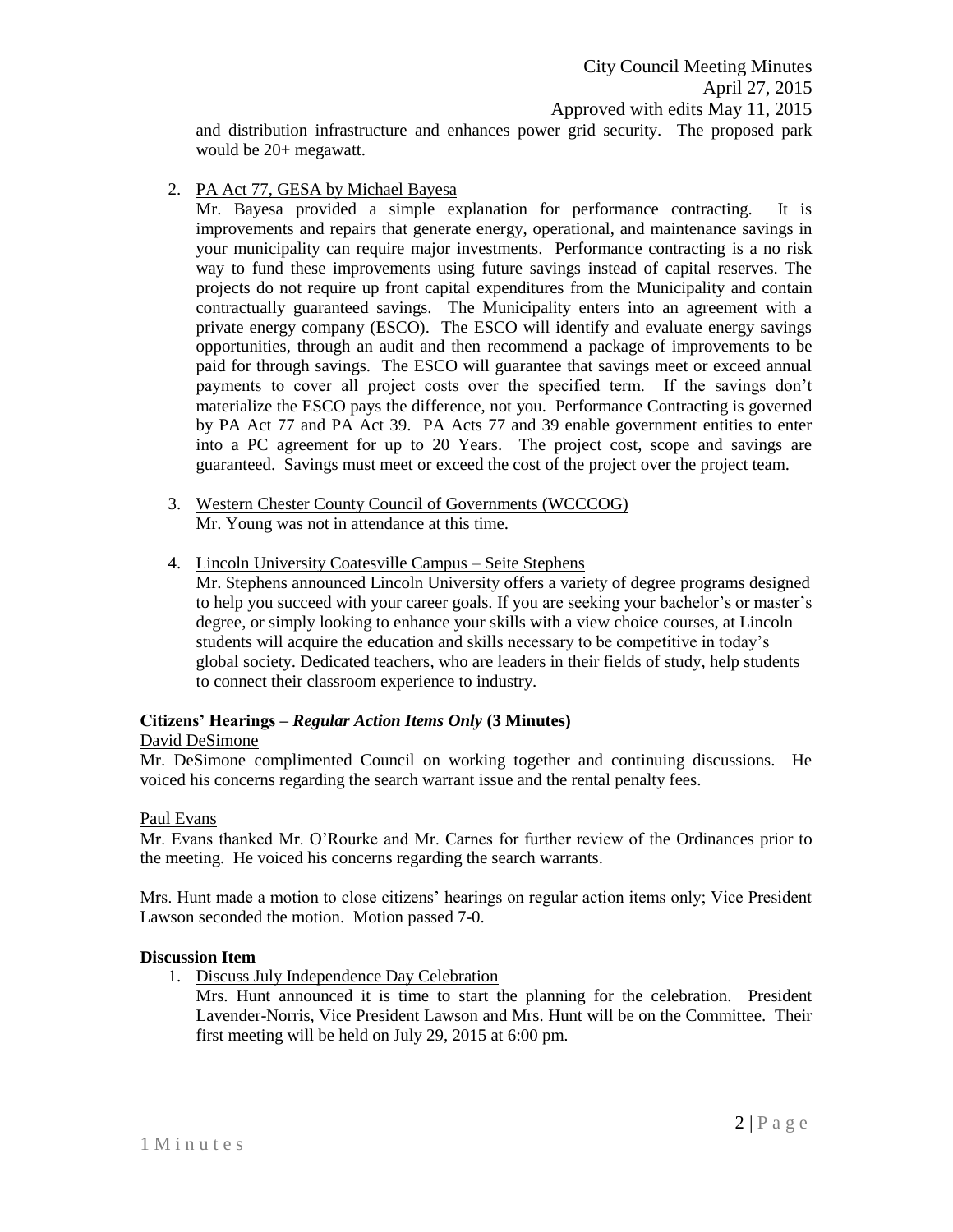### **Regular Action Items**

1. Receive and consider Kevin Towles for the Parks and Recreation Advisory Board for the term 2014-2017

Mr. Simpson made a motion to table the appointment of Kevin Towles to the Parks and Recreation Advisory Board for the term 2014-2017; Mrs. Hunt seconded the motion. Motion passed 7-0.

2. Receive and consider Second Reading and Adoption an Ordinance amending Section 218 of the City of Coatesville's code entitled "Vehicles and Traffic" by amending the Sections governing penalties and violations in Sections 218-8, 218-10, 218-15, 218- 18,218-21, 218-26 and 218-60 (to provide for new fines applicable to periods of up to ten days after issuance of a ticket and after twenty days and thereafter providing for the issuance of citations)and by also amending Section 218-50 and Section 218-53 to provide for on-street parking meter rates at \$.25 for 10 minutes for different periods of times depending upon the parking zone.

Council discussed the increased fees. Chief Laufer, Mr. Simpson and Mr. O'Rourke will meet to discuss fees compared to surrounding municipalities. The changes will be presented in the Second Reading of the Ordinance after properly being advertised. Council asked for the item to be placed back on the agenda for Second Reading at the next meeting.

Mr. Simpson made a motion to table Second Reading and Adoption an Ordinance amending Section 218 of the City of Coatesville's code entitled "Vehicles and Traffic" by amending the Sections governing penalties and violations in Sections 218-8, 218-10, 218-15, 218-18,218-21, 218-26 and 218-60 (to provide for new fines applicable to periods of up to ten days after issuance of a ticket and after twenty days and thereafter providing for the issuance of citations)and by also amending Section 218-50 and Section 218-53 to provide for on-street parking meter rates at \$.25 for 10 minutes for different periods of times depending upon the parking zone; Vice President Lawson seconded the motion. Motion tabled 7-0.

3. Receive and consider Second reading and Adoption an Ordinance amending Chapter 47 of the City of Coatesville's Code governing "Procurement and Purchasing" to comply with recent amendments by the Pennsylvania Department of Labor and Industry raising the dollar threshold for public bidding from \$18,500.00 to \$19,400.00 raising the amounts permitted to be contracted by solicitation of oral bids from \$6,000.00 to \$10,500.00 and maintaining the amount that can be taken from petty cash at \$50.00 and permitting a maximum expenditure of up to \$10,500.00 if authorized by the City Manager and supplying a cost of living adjustment with respect to the public bid threshold amount

Mrs. Hunt made a motion to approve Second reading and Adoption an Ordinance amending Chapter 47 of the City of Coatesville's Code governing "Procurement and Purchasing" to comply with recent amendments by the Pennsylvania Department of Labor and Industry raising the dollar threshold for public bidding from \$18,500.00 to \$19,400.00 raising the amounts permitted to be contracted by solicitation of oral bids from \$6,000.00 to \$10,500.00 and maintaining the amount that can be taken from petty cash at \$50.00 and permitting a maximum expenditure of up to \$10,500.00 if authorized by the City Manager and supplying a cost of living adjustment with respect to the public bid threshold amount; Mr. Simpson seconded the motion. Motion passed 7-0.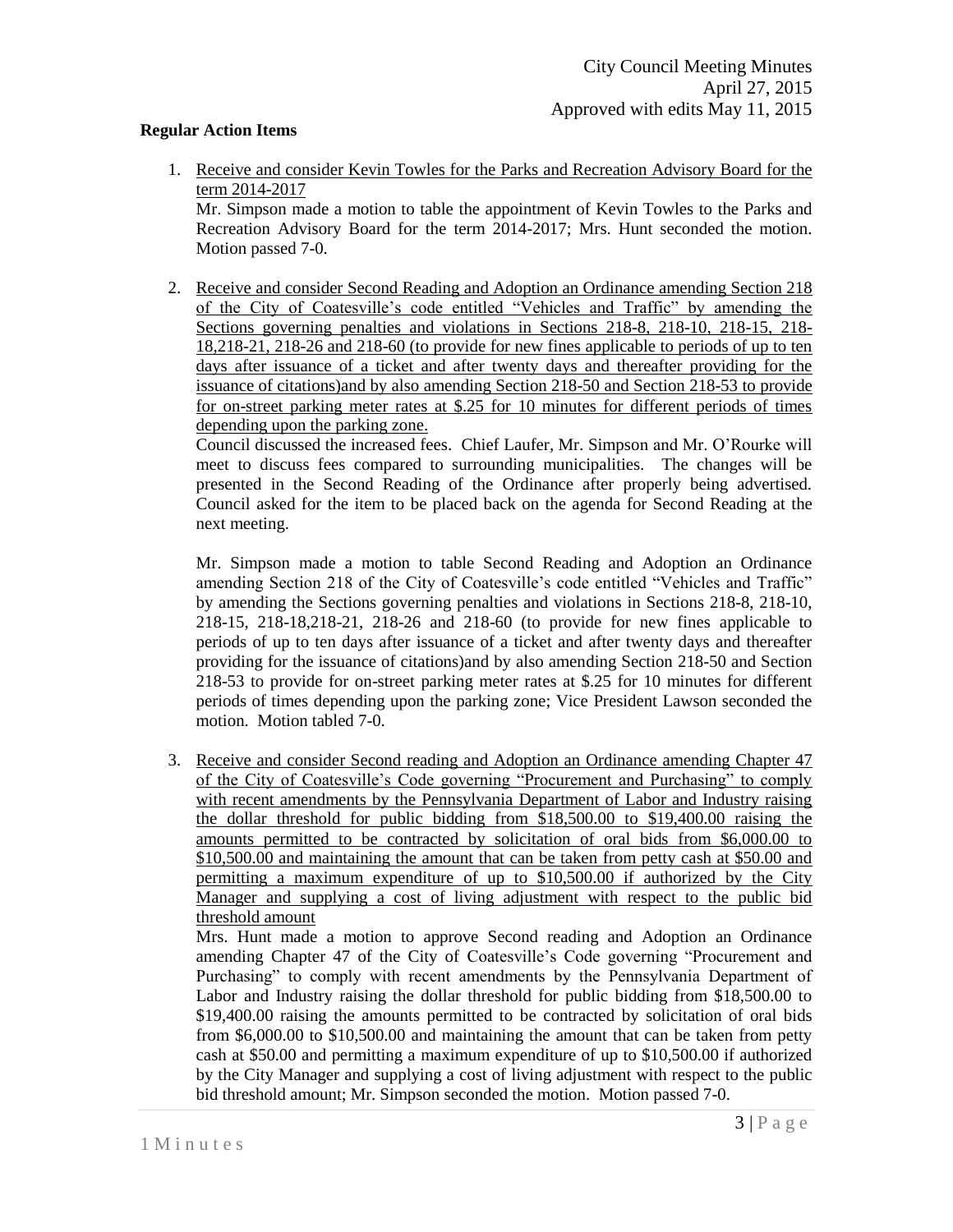- 4. Receive and consider First Reading an Ordinance amending language in Chapter 108 Fees of the Code of the City of Coatesville, Chester County, Pennsylvania to identify that the penalty provision for allowing "illegal occupancy" shall apply to the rental of a unit without a prior inspection and the rental of a unit without prior licensing; separate violations to be addresses with separate non-cumulative penalties. Mrs. Hunt made a motion to approve First Reading an Ordinance amending language in Chapter 108 Fees of the Code of the City of Coatesville, Chester County, Pennsylvania to identify that the penalty provision for allowing "illegal occupancy" shall apply to the rental of a unit without a prior inspection and the rental of a unit without prior licensing; separate violations to be addresses with separate non-cumulative penalties; Mr. Hamrick
- 5. Receive and consider First Reading an Ordinance amending Chapter 136 "Housing Standards" to address leasing licenses by identifying that the penalty for allowing "Illegal Occupancy" shall apply to the rental of a unit without a prior inspection or the rental of a unit without prior licensing and to allow for administrative search warrants Council addressed the matter regarding the administrative search warrants. Mr. Carnes explained the proper procedure for acquiring a search warrants. Council asked for the search warrants to be addressed separately. The steps for acquiring the search warrant are to be outlined in the Ordinance.

seconded the motion. Motion passed 7-0.

Mrs. Hunt made a motion to approve amending Chapter 136 "Housing Standards" to address leasing licenses by identifying that the penalty for allowing "illegal occupancy" shall apply to the rental of a unit without a prior inspection and without prior licensing (as well as separate penalties if only lack of inspection or lack of a license is at issue); Mr. Hamrick seconded the motion. Motion passed 6-1. Mrs. Jones was the dissenting vote.

6. Receive and consider First Reading an Ordinance establishing a fee schedule under Chapter 108-1 (K.1) Public Works Fees to cover the costs associated with Public Works projects in the City. Mr. Simpson made a motion to consider First Reading an Ordinance establishing a fee

schedule under Chapter 108-1 (K.1) Public Works Fees to cover the costs associated with Public Works projects in the City; Mrs. Hunt seconded the motion. Motion passed 7-0.

- 7. Receive and consider to waive Real Estate Taxes on non-revenue producing Redevelopment Authority Properties Mr. Simpson made a motion to waive the real estate taxes on non-revenue producing Redevelopment Authority properties; Vice President Lawson seconded the motion. Motion passed 7-0.
- 8. Receive and consider Resolution of the City of Coatesville, Chester County, Pennsylvania requiring owner to provide notarized authorization to agent managing a unit in the City.

Vice President Lawson made a motion to approve a Resolution of the City of Coatesville, Chester County, Pennsylvania requiring owner to provide notarized authorization to agent managing a unit in the City; Mr. Simpson seconded the motion. Motion passed 7- 0.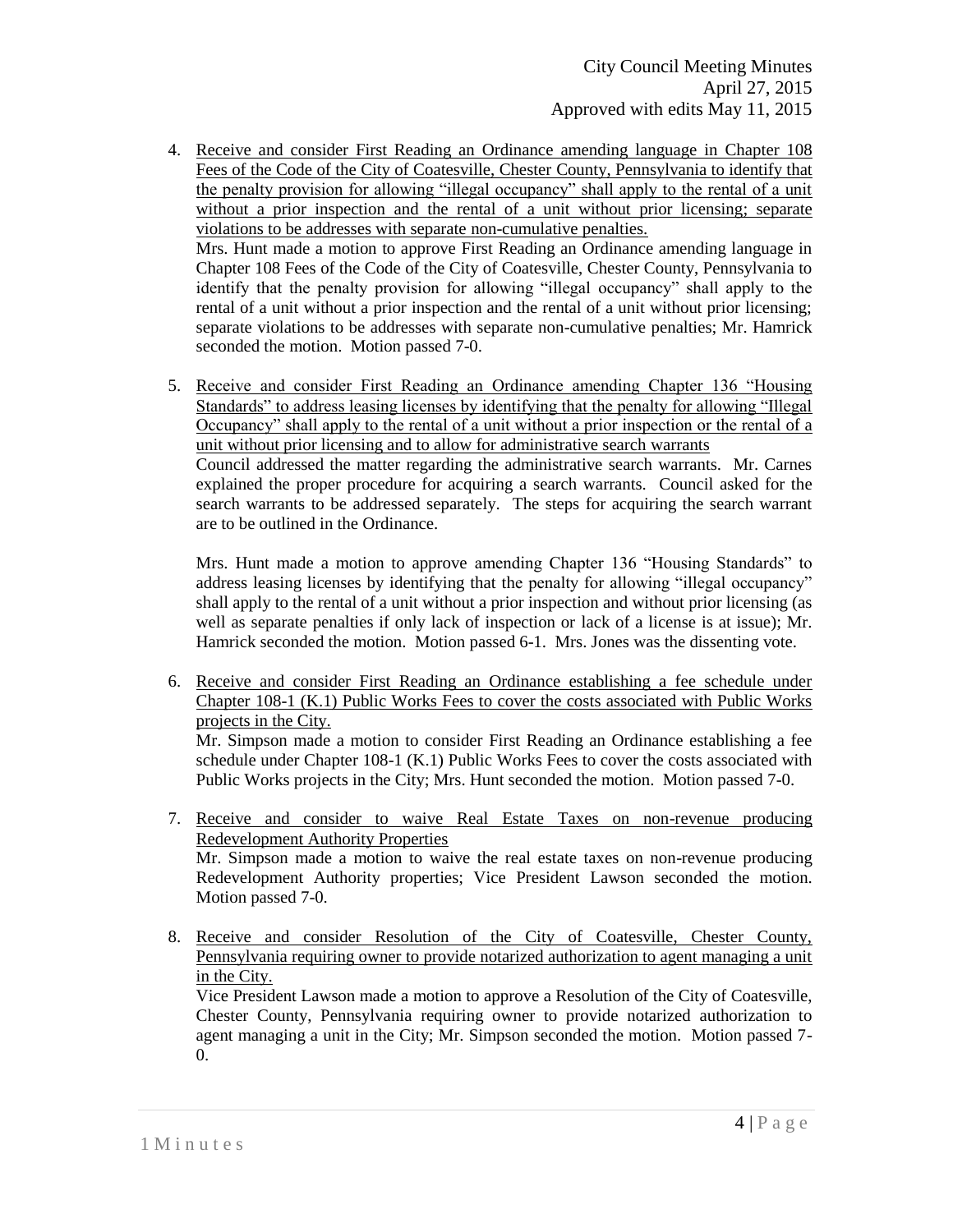#### **Solicitors Report**

Mr. Carnes announced he has prepared Ordinances increasing fees for parking violations and an updated Procurement Ordinance have been advertised for consideration of Council for second reading and passage. Chief Laufer, Mr. Simpson and Mr. O'Rourke will be meeting to discuss the parking ticket fees. An Ordinance was drafted for first reading identifying a schedule of costs incurred by the Public Works Department for the use of equipment and hourly rates. It provides a basis for the recovery of such costs.

### **City Manager's Report**

Mr. O'Rourke announced he is continuing to work on the narrative for the Early Intervention Grant. He explained that there was \$100,000 increased in the budget for fines. If the fine monies do not cover the budget, we will have to find the money somewhere.

### **Citizens' Hearings –** *Non-Agenda Items Only* **(3 Minutes)**

#### Harvey Ellison

Mr. Ellison questioned the part time employment currently at the Community Center. The Community Center should be closed.

#### Michael Richards

Mr. Richards voiced his concerns about the parking on the main street for events at the Millview Park when the parking lot is left empty. This is a safety issue.

#### Paul Evans

Mr. Evans complimented Council on their professionalism and openness to citizens' concerns. He voiced his concerns on littering in West End Park and asked for "No Littering" signs. He asked for cameras in the West End. Council suggested he talk to Representative Lewis or Senator Dinniman and ask for funding.

#### David DeSimone

Mr. DeSimone suggested having private citizens register their cameras with police. He thanked Council for dialogue on search warrant. Council and staff are making huge strides.

#### Spartacus Lewis

Mr. Lewis voiced his concerns and asked for help in the West End. He questioned the solicitation happening on weekends by PECI impersonators.

#### Josh Young

Mr. Young explained the Western Chester County Council of Governments (WCCCOG) consists of elected officials from the City of Coatesville and 11 surrounding municipalities. The goal is to work together jointly. Meetings are held the fourth Wednesday of every month. The mission is the Mechanism by which municipalities can work together through a legally defined governmental organization which is authorized by the Pennsylvania Constitution and the Pennsylvania Intergovernmental Cooperation Law

## **Special Events**

1. A Special event application was received from Ches Penn Health services for a Block Party on July 25, 2015 from 7:00 am to 5:00 pm. It has been requested to close Chester Avenue between Lincoln Highway and Harmony Street.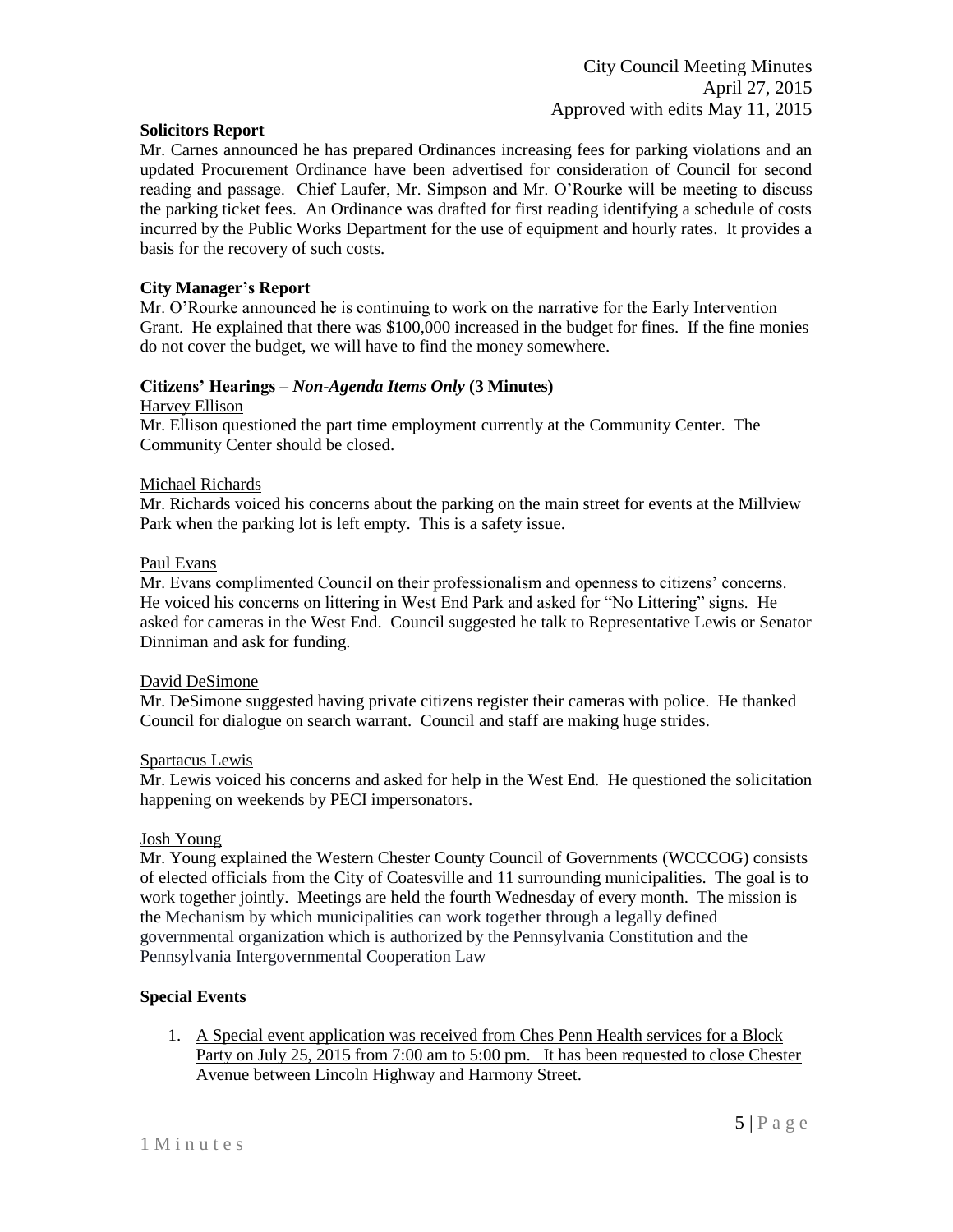City Council Meeting Minutes April 27, 2015 Approved with edits May 11, 2015 Mr. Simpson made a motion to approve a special event application from Ches Penn Health Services for a lock Party on July 25, 2015 from 7:00 am to 5:00 pm closing Chester Avenue between Lincoln Highway and Harmony Street; Vice President Lawson seconded the motion. Motion passed 7-0.

### **Council Comments**

Mrs. Jones thanked everyone for attending the meeting. It was a pleasant morning starting the day with the opening of the Centennial Coatesville at the Train Station. Thankfully I was present for the bi-centennial. There were many dignitaries present as far as who's who in Coatesville. Most impressive was the two fine young poets, Aja Thompson and Aadel Milak. There were six members of Council present fulfilling their governmental obligations at the appointed hour quite unlike the reorganization meeting at the beginning of the year. Hopefully momentum will keep moving and gaining. She quoted "Ability is what you're capable of doing. Motivation determines what you do. Attitude determines how well you do it." by Lou Holtz

Mr. Simpson thanked everyone for attending the meeting,

Mrs. Hunt announced there was a good ceremony this morning. She is looking forward to all of the Centennial festivities throughout the year. She thanked Mr. Collins, previously on Council, for stressing the importance of the Centennial back in 2013. He began put a committee together to start programs, Ms. Sheehan joined in and they have worked on many festivities for the Centennial. Shout out, Mr. Collins for his dedication to making sure this year does not go by without celebrating 100 years.

Mr. Hamrick thanked everyone for attending the meeting. He announced he will not be in attendance at the May 11, 2015 meeting.

Mr. Shaw thanked everyone for attending the meeting. It is great to be celebrating the 100 year birthday of the City. We are capturing the moment ending 100 years and beginning the next 100 years. He spoke the word which he felt are capturing the moments "Oh Lord come back to us! How long will you delay? Take pity on your servants! Satisfy each morning with your unfailing love, so we may sing for joy to the end of our lives. Give us gladness, in proportion to our former misery! Replace the evil years with the good. Let us, your servants, see your work again; Let our children see our glory. And may the Lord our God show us his approval and make our efforts successful. Yes, make our efforts successful."

Vice President Lawson thanked everyone for attending the meeting. It has been a busy two weeks with cleanups. She thanked Sergeant Ollis, Michael Zuratt, Paul Evans, David DeSimone, John Pawlowski, Julius Scott, and Kyle Carrozza for helping with the cleanups. The first cleanup was down Main Street with cleaning the pots and planting. The day after the event, one of the businesses replanted flowers in the pot in front of their business. The next cleanup was the Train Station and Fleetwood Street. We completely cleared Fleetwood Street. Thank you to all the volunteers for your help. The beginning Centennial felt like Christmas. It was awesome, not everyone will get to experience this in a lifetime. It was an amazing event and she was gal she was there to represent the City.

President Lavender-Norris thanked everyone for attending the meeting. It was a pleasure working with all our volunteers. I can't thank you enough. It has been a wonderful experience to and to the extent it caused others to come out to the second cleanup, not for personal claim, but for betterment of the community. She has heard from a lot of the community, and asked when are